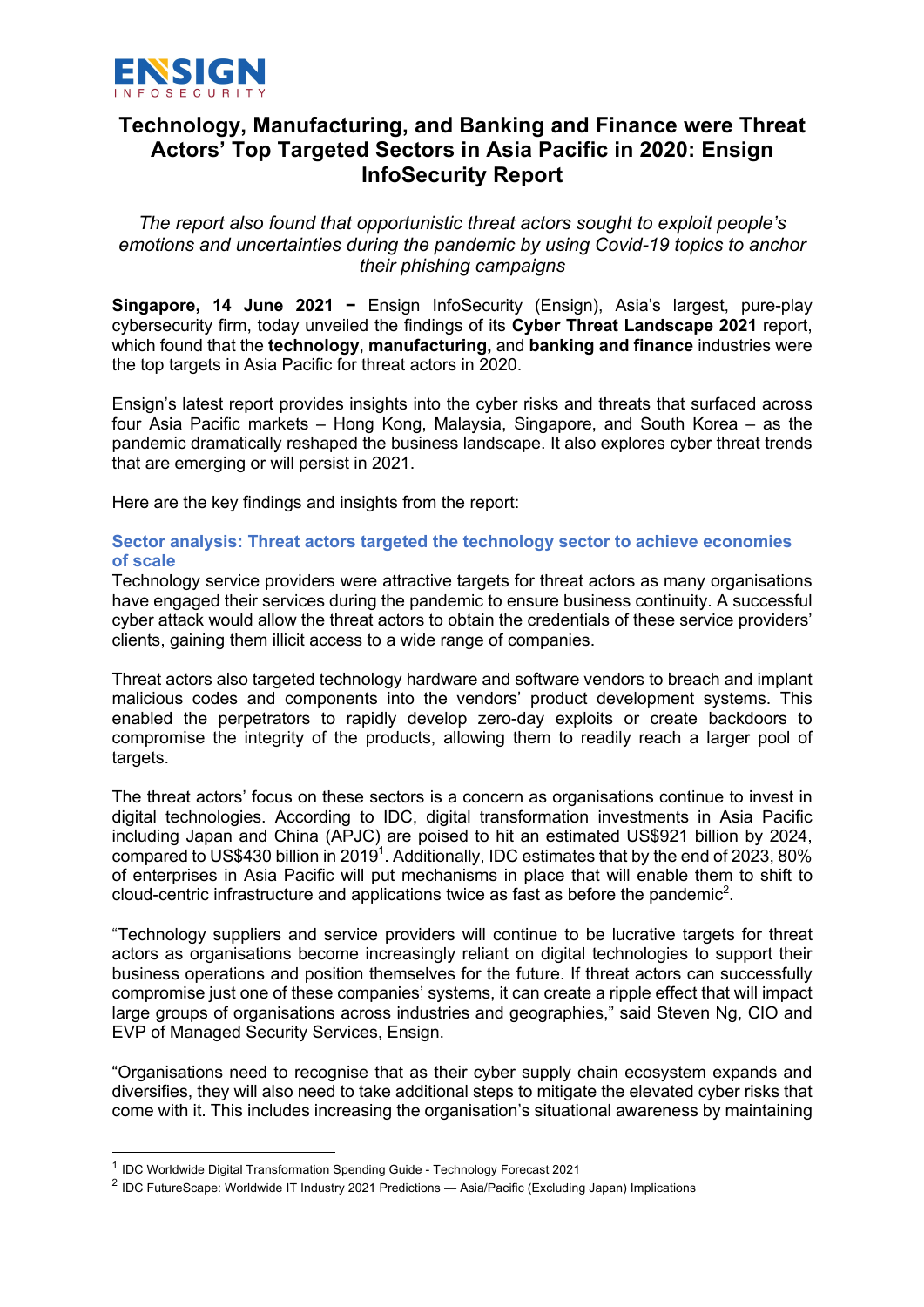

a complete inventory of the software, hardware, and information assets that are within their network, and those managed by their partners and vendors," added Steven.

# **Sector Analysis: Threat actors exploited Covid-19-induced disruptions and set their sights on trade secrets**

Ensign highlighted that in 2020, threat actors attacked manufacturing companies with ransomware. The perpetrators understood that these companies' production capabilities were already strained due to the pandemic-induced supply chain disruptions. This made manufacturers more willing to pay the ransom to resume operations quickly and avoid further production disruption.

Cyber adversaries also targeted manufacturing companies to steal their trade secrets, including industrial design, operational knowledge, as well as source materials and suppliers. These types of information are particularly valuable as they can significantly undermine the victims' competitive edge while boosting the capabilities of their competitors.

## **Sector Analysis: Threat actors intensified social engineering attacks and sought to exploit remote working arrangements in the banking and finance sector**

As the country went into lockdown during the pandemic in 2020, there was increased usage of online banking services. This led threat actors to ramp up their social engineering attacks by faking banking websites and mobile applications to deceive bank customers into disclosing their credentials.

The report also revealed a greater increase in threat activities in this sector due to the widespread adoption of remote working arrangements. More exploit attempts were targeting remote solutions used in this sector compared to other industries. Threat actors were particularly interested in getting credentials to gain access to banks and other financial institutions. They could sell this information to ransomware operators and other sophisticated threat groups that can find their way into these organisations' core network.

#### **Emotet and TrickBot were Top Malware Detected Across Asia Pacific**

Ensign found that **Emotet** and **TrickBot** were the top malware observed across the region in 2020, constituting the bulk of Command & Control  $(C2)^3$  threat activities detected, especially in Hong Kong, Malaysia, and Singapore.

Threat actors commonly use Emotet and TrickBot as they are versatile in design, allowing the perpetrators to steal credentials, obtain information to move deeper into the infiltrated network, and inject additional malicious payloads into the compromised digital environment.

Threat actors frequently target technology service providers with these two malware families due to their capabilities to download more malware into the infected systems. Both Emotet and Trickbot were also observed to be used in phishing campaigns worldwide.

#### **Opportunistic Threat Actors Exploited Covid-19 in Phishing Campaigns**

The report revealed that threat actors sought to exploit individuals' anxiety, fear, and curiosity caused by the pandemic through phishing attacks. Ensign uncovered that **99% of the phishing campaigns** detected in Singapore in 2020 were centred on Covid-19 subjects, and that the market's Circuit Breaker period provided an opportune timeframe for threat actors to launch phishing attacks.

<sup>&</sup>lt;sup>3</sup> Command and Control is a set of techniques that threat actors use to communicate and commander devices that have been compromised by malware. Threat actors can issue instructions to the compromised devices, including downloading additional malicious payloads or transferring stolen data back to the threat actors.